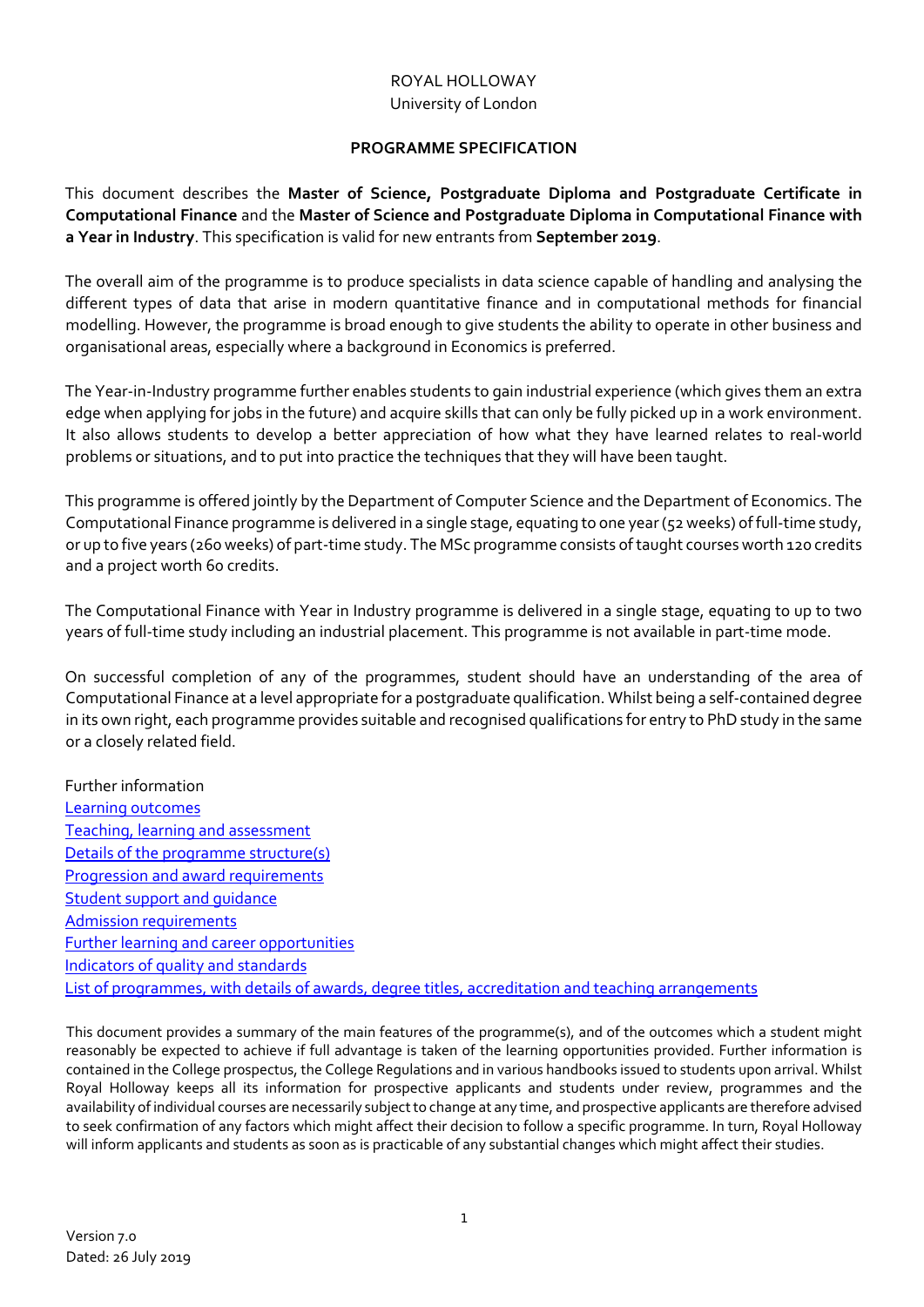### **Learning outcomes**

Teaching and learning in the programme are closely informed by the research activities of staff in both departments. In general terms, the programme provides opportunities for students to develop and demonstrate the following learning outcomes, all on a level appropriate for a postgraduate degree:

### *Knowledge and understanding*

- advanced knowledge of the working of financial markets and their role in the context of the global economy;
- advanced knowledge of modern mathematical and computational techniques used in finance;
- advanced knowledge of key ideas, principles and methods of machine learning, and their applications in finance;
- advanced understanding of highly-scalable data-storage paradigms, such as NoSQL data stores (MongoDB, Cassandra, HBase,…) and distributed hash tables;
- appreciation of how the role of a data analyst or scientist fits into the organisational and development processes of a company (\*).

## (\*) For the Year‐in‐Industry programme

### *Skills and other attributes*

- a highly analytical approach to problem solving (\*);
- ability to extract value and insight from data  $(*)$ ;
- ability to apply methods of computational finance to practical problems, including pricing of derivatives and risk assessment;
- ability to analyse and critically evaluate methods and general principles of computational finance and their applicability to specific problems;
- ability to critically evaluate validity and practicality of results;
- ability to analyse and critically evaluate applicability of machine learning algorithms to problems in finance;
- ability to implement methods of computational finance and machine learning using object-oriented programming languages and modern data management systems;
- ability to work with software packages such as MATLAB and R;
- ability to work with relational database systems and SQL;
- ability to write logical and coherent arguments of varying lengths (\*);
- enhanced time-management and organisational skills, including working to deadlines, prioritising tasks, organising work‐time (\*).

(\*) Transferable skills.

### Back to top

### **Teaching, learning and assessment**

Teaching and learning is mostly by means of lectures, small group tutorials, laboratory sessions, coursework assignments, and a supervised individual project. Assessment of knowledge and understanding is typically by coursework assignments, examinations, and a dissertation. Full details of the assessments for individual courses can be obtained from the Computer Science and Economics departments.

### Back to top

### **Details of the programme structure(s)**

Courses with codes beginning with CS are run by the Department of Computer Science and those with codes beginning with EC are run by the Department of Economics.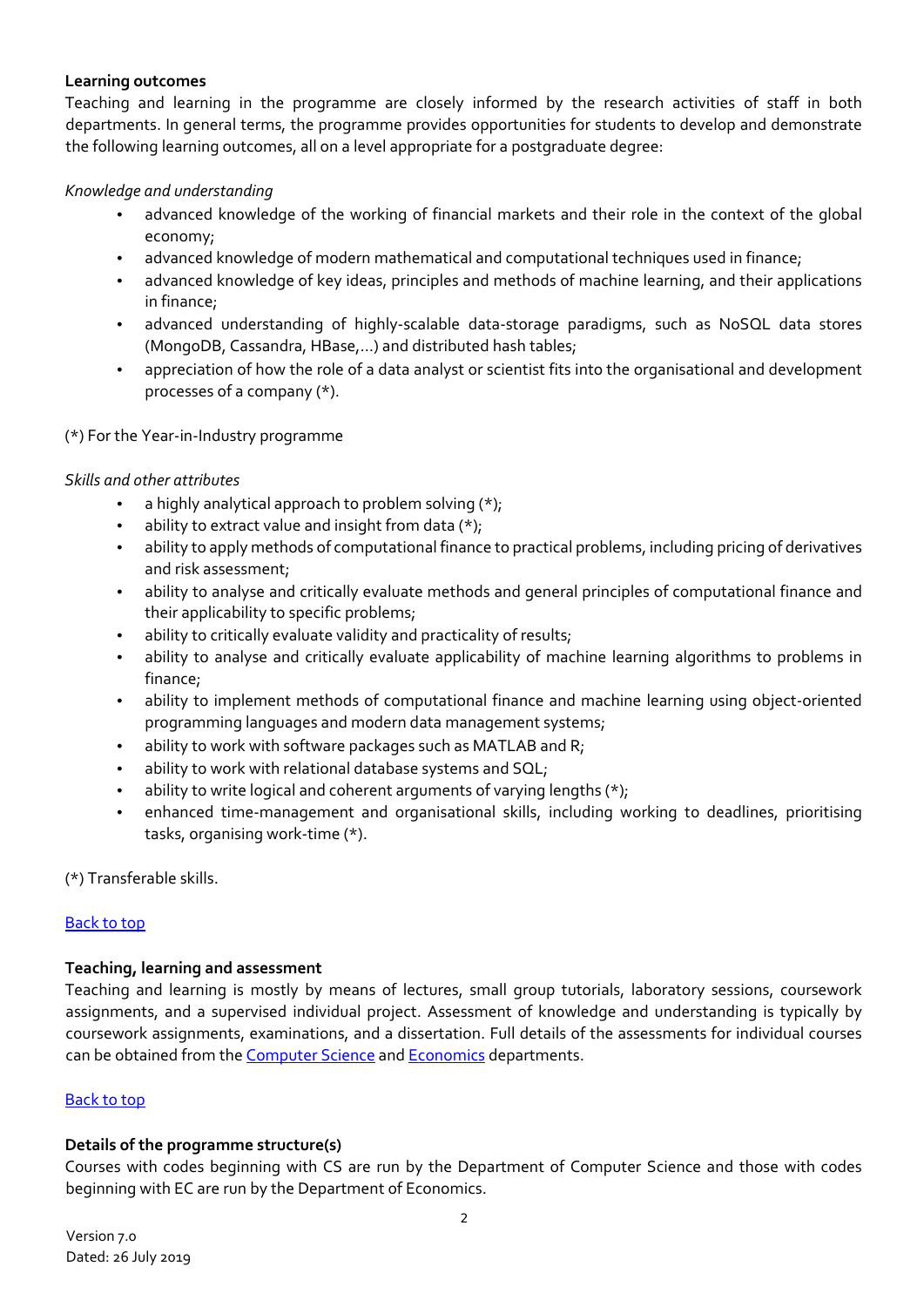# Full‐time mode

The taught part takes two academic terms to complete, each with 11 weeks of lectures, followed by a 7-week examination period. Note, however, that the examination for CS5100 takes place in January. The list of compulsory courses depends on the academic or professional background of each student. During the induction week, all students will be required to take tests to assess their background knowledge and skills.

In the **Autumn Term**, students take:

- CS5900 Ethics in Advanced Computing and Artificial Intelligence (0 credits) MNC++
- CS5100 Data Analysis (20 credits) condonable
- CS5810 Programming for Data Analysis (10 credits) condonable
- EC5320 Foundations of Finance (20 credits) condonable
- CS5855 Databases (\*) (10 credits) condonable
- Optional courses (to top up the total term value to 60 credits)

++ All students on this programme must take and pass CS5900 Ethics in Advanced Computing and Artificial Intelligence. The primary aim of this zero weighted short course is to enhance your awareness of the many ethical implications of working with advanced technology. The course will also further develop your transferable and study skills.

In the **Spring Term**, students take:

- EC5321 Investment Portfolio Management (20 credits) condonable
- Optional courses (40 credits)

The choice of courses a student can take is subject to the following rules:

- Courses marked with (\*) must be taken only by students with weaker skills on the academic subjects covered by the courses. For each student on the programme, the decision on whether those courses need to be taken is made by the Programme Director based on the student's background and the results of tests taken during the induction week.
- Optional courses are chosen from the list provided by the Department to complete each term to a total of 60 credits. Pre‐requisites based on prior study or academic background may apply. The list of electives for each student must be approved by the Programme Director. In exceptional cases when timetabling or other administrative reasons prevent them from taking courses worth 60 credits in each term, students will be allowed to take courses worth 50 credits in one term and 70 in the other term.
- Please note that not all optional courses run each year. The full list of courses available for the current academic year can be obtained from the Computer Science and Economics departments.

In the **Summer Term** the students take the examinations (with the exception of the examination for CS5100, which takes place in January). In June, the Exam Sub‐board confirms which students have passed the taught part of the programme as specified in Section 6 and may proceed to the Individual Project. Students who have not passed the taught part of the programme may be allowed to repeat or resit certain courses depending on the progression rules.

The Department of Computer Science and the Careers Service organise a programme of seminars, training sessions and events aimed at helping students find and secure placements. Students registered for the MSc in Computational Finance with a Year with Industry must attend all events of this programme. Failure to engage with the programme may lead to the student being transferred to the Computational Finance degree.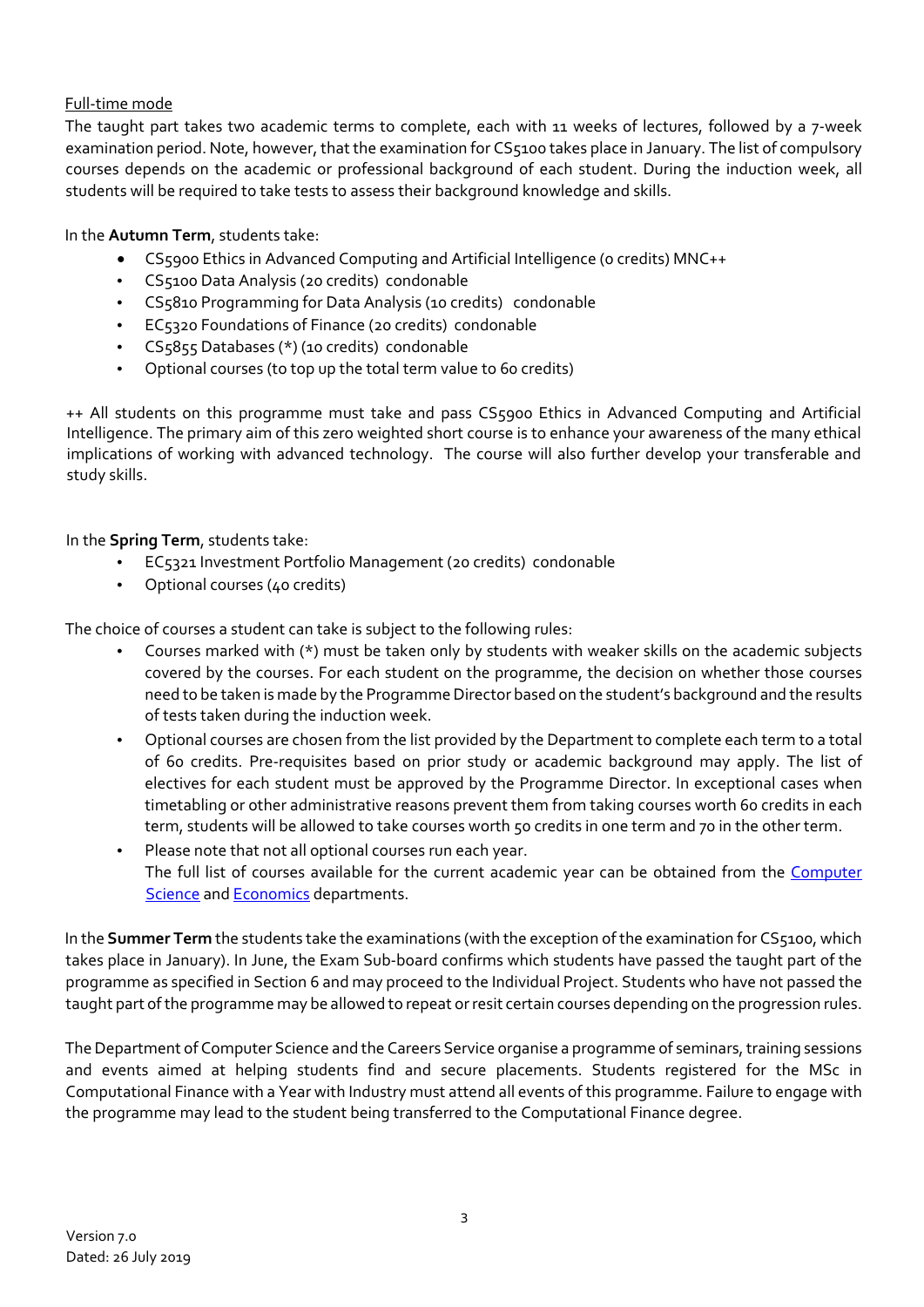Students registered for the MSc in Computational Finance with a Year with Industry who have not passed the taught part of the programme or have not been able to secure a placement are transferred to the Computational Finance programme.

The **Industrial Placement**, available only to the eligible Computational Finance with a Year with Industry students, takes up to one year, starting at the end of the Summer term. At the end of the placement, the student produces a report, which is submitted and assessed as part of the individual project. Details of the industrial placement are available from the placement handbook on the **Computer Science** web site.

The **Individual Project,** CS5821, (60 credits, non‐condonable) takes 12 weeks to complete, starting immediately after the June meeting of the Exam Sub-board. It is assessed through a dissertation. The Project Handbook provides full details and is available from the Computer Science web site.

The **Individual Project for Year‐in‐Industry students**, CS5822, (60 credits, non‐condonable) takes 12 weeks starting immediately after the end of the placement. It is assessed through a dissertation (90%) and a placement report (10%). Except for the assessment, its rules and procedures and identical to CS5821.

### Part‐time mode

The part‐time programme, which is not available to Year‐in‐Industry students, lasts two years. Students may take up to 60 credits worth of courses in each term to a total of 120 credits\*\*.

The following courses must be taken in the Autumn Term of Year 1:

- CS5900 Ethics in Advanced Computing and Artificial Intelligence (0 credits) MNC++
- EC5320 Foundations of Finance (20 credits) condonable
- CS5810 Programming for Data Analysis (10 credits) condonable

++ All students on this programme must take and pass CS5900 Ethics in Advanced Computing and Artificial Intelligence. The primary aim of this zero weighted short course is to enhance your awareness of the many ethical implications of working with advanced technology. The course will also further develop your transferable and study skills.

The following courses must be taken either in Year 1 or in Year 2:

- CS5100 Data Analysis (20 credits) condonable
- CS5855 Databases (\*) (10 credits) condonable
- EC5321 Investment Portfolio Management (20 credits) condonable

Courses marked with (\*) are subject to the rules detailed under the *Full‐time mode* section above. Optional courses are chosen to complete the total over two years to 120 credits\*\*.

The Individual Project, CS5821, (60 credits, non‐condonable) takes 12 weeks starting immediately after the June meeting of the Exam Sub‐board.

\*\* part time students are permitted under College regulations to complete their programme of study over a period of up to 5 years. Students who are unable to complete the programme within the standard 2 yeartimeframe should liaise with the programme director to agree a time frame for completion.

### Back to top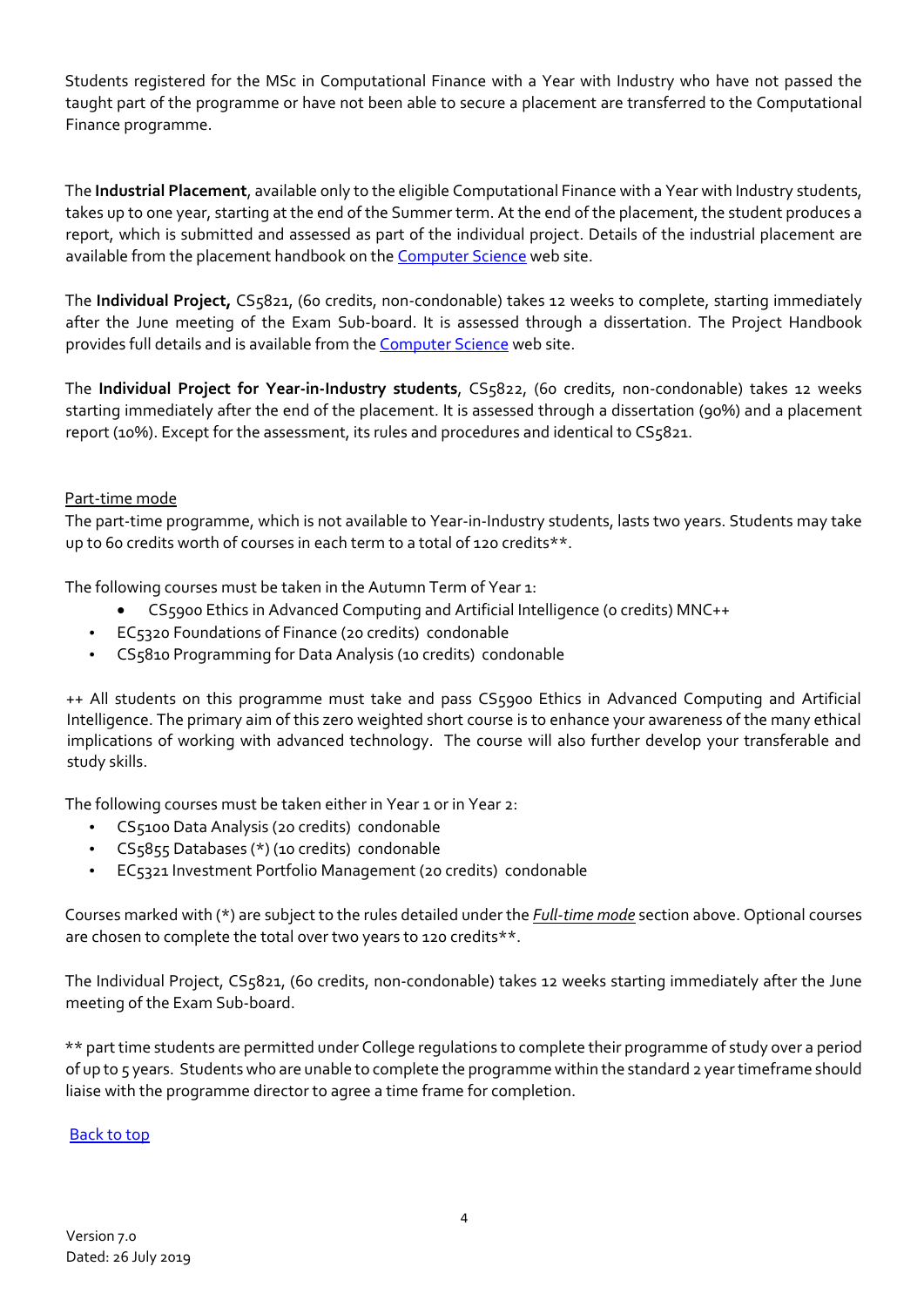## **Progression and award requirements**

Progression throughout the year is monitored through performance in summative or formative coursework assignments.

The decision on progression to the individual project is taken by the examination sub board. Normally, to progress to the project a student must pass the taught part of the programme (as defined below).

The decision on progression to the year in industry is taken by the examination sub board. Normally, to progress to the year in industry a student must:

- Engage with the activities run by the Careers service throughout the year.
- Achieve a good result in the placement test, which currently consists of CS5100's examination, and show good performance in coursework assignments (as detailed in the programme handbook).
- Pass the taught part of the programme (as defined below).

To pass the programme a student must pass the taught part and the individual project:

- To **pass the taught‐part**, a student must achieve in every taught course the aggregate mark of atleast 50%. Failure marks between 40-49% can be condoned in courses which in total do not constitute more than 40 credits. Students must also pass CS5900 Ethics in Advanced Computing and Artificial Intelligence.
- To **pass the Individual Project**, a student must achieve a mark of at least 50% in the dissertation (in the case of CS5821) or in the combined dissertation and placement report (in the case of CS5822). A failure mark (i.e., below 50%) cannot be condoned.

The award of degrees is confirmed at the October Sub‐board according to the following classification:

- The **Masters degree with Merit** may be awarded if a student achieves an overall weighted average of 60% or above.
- The **Masters degree with Distinction** may be awarded if a student achieves an overall weighted average of 70% or above.
- The **Postgraduate Diploma** may be awarded if a student has passed the taught part and has either chosen not to proceed to the Individual Project or has failed the Individual Project.
- The **Postgraduate Diploma with Merit** may be awarded if a student achieves an overall weighted average of 60% or above.
- The **Postgraduate Diploma with Distinction** may be awarded if a student achieves an overall weighted average of 70% or above.
- The **Postgraduate Certificate** may be awarded if a student achieves marks of atleast 50% in taught courses that constitute at least 60 credits (at least 20 of which from mandatory courses in Computer Science and 20 of which from mandatory courses in Economics) but fails to qualify for the award of a Postgraduate Diploma.

Please note that the Postgraduate Diploma with a Year in Industry (which is not available at degree application time) may be awarded if a student has passed the taught part, completed an industry placement and achieved a mark of at least 50% in the corresponding report, and has either chosen not to proceed or has failed the Individual Project.

# Back to top

### **Student support and guidance**

- The Programme Director meets with the students on a regular basis to advise on academic issues and any questions about the programme throughout the year.
- The Director of Pastoral Care in the Department of Computer Science acts as a point of contact for pastoral support and advice on welfare issues in general.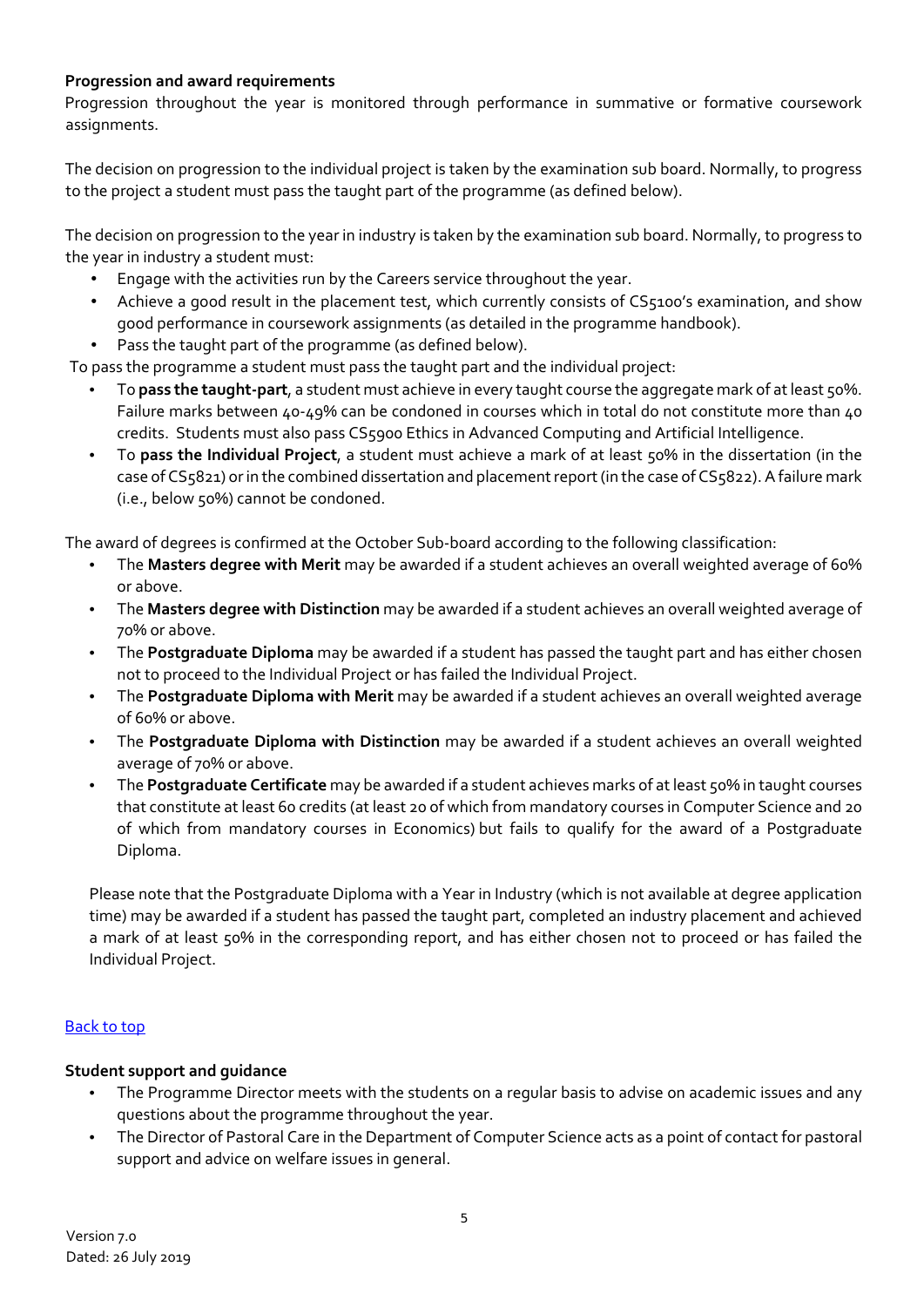- Overseas students benefit from additional support provided by a dedicated tutor at the Department of Computer Science.
- Course coordinators, tutors and dissertation supervisors provide a back‐up system of academic, pastoral and welfare advice.
- All students are allocated a personal adviser with whom they meet at least once a term, and more regularly if required, to discuss all matters relating to their programme and for pastoral support.
- Induction programmes for orientation and introduction to the Department and College by the Programme Director during the induction week.
- All staff available and accessible through an office‐hour system.
- Students in this programme are represented on the Student‐Staff Committee.
- A detailed PG handbook and course specifications are made available to all students.
- Extensive supporting materials and learning resources are made available in College and University libraries, as well as the Computer Centre.
- Computing facilities are available in College‐wide laboratories.
- Computing facilities are also available in the Department.
- Careers support is provided by the College Careers Service and the Departmental Employability Lead Officer.
- Access to all College and University support services, including Student Counselling Service, Health Centre, Students' Union and students with additional learning needs also have access to Disability and Dyslexia Services (DDS).

### Back to top

### **Admission requirements**

For details of admissions requirements please refer to the Course Finder. Back to top

### **Further learning and career opportunities**

The programme provides suitable qualifications for entry to PhD studies in Computational Finance or a closely related field. Being an internationally recognised centre of research excellence, graduates of the programme have excellent opportunities to embark on PhD studies under the supervision of staff in the Department of Computer Science or in co-supervision with staff in other departments in interdisciplinary research topics.

The wide area of"Big Data" offer excellent career opportunities for graduates of the programme. As highlighted in "Big data: The next frontier for innovation, competition, and productivity"(McKinsey Global Institute, 2011), there is a worldwide shortage of managers and analysts who know how to operate companies by using insights from big data. There is a particular shortage of people with deep expertise in statistics and machine learning. The report "Big Data Analytics: An assessment of demand for labour and skills, 2012-2017' 'published by E-skills UK in 2013 forecasts that there will be approximately 28,000 gross job opportunities generated in this field per annum by 2017.

The programme has been carefully planned to educate and train people with the skills required to fill this gap. In addition to the academic, credit-bearing courses, a dedicated timetable slot for careers events, research seminars, and lectures on advanced topics will be offered to students.

For more details on career opportunities please contact the Royal Holloway Careers Service.

Whilst being a self-contained degree in its own right, the programme provides a suitable qualification for entry to PhD study in the same or a closely related field.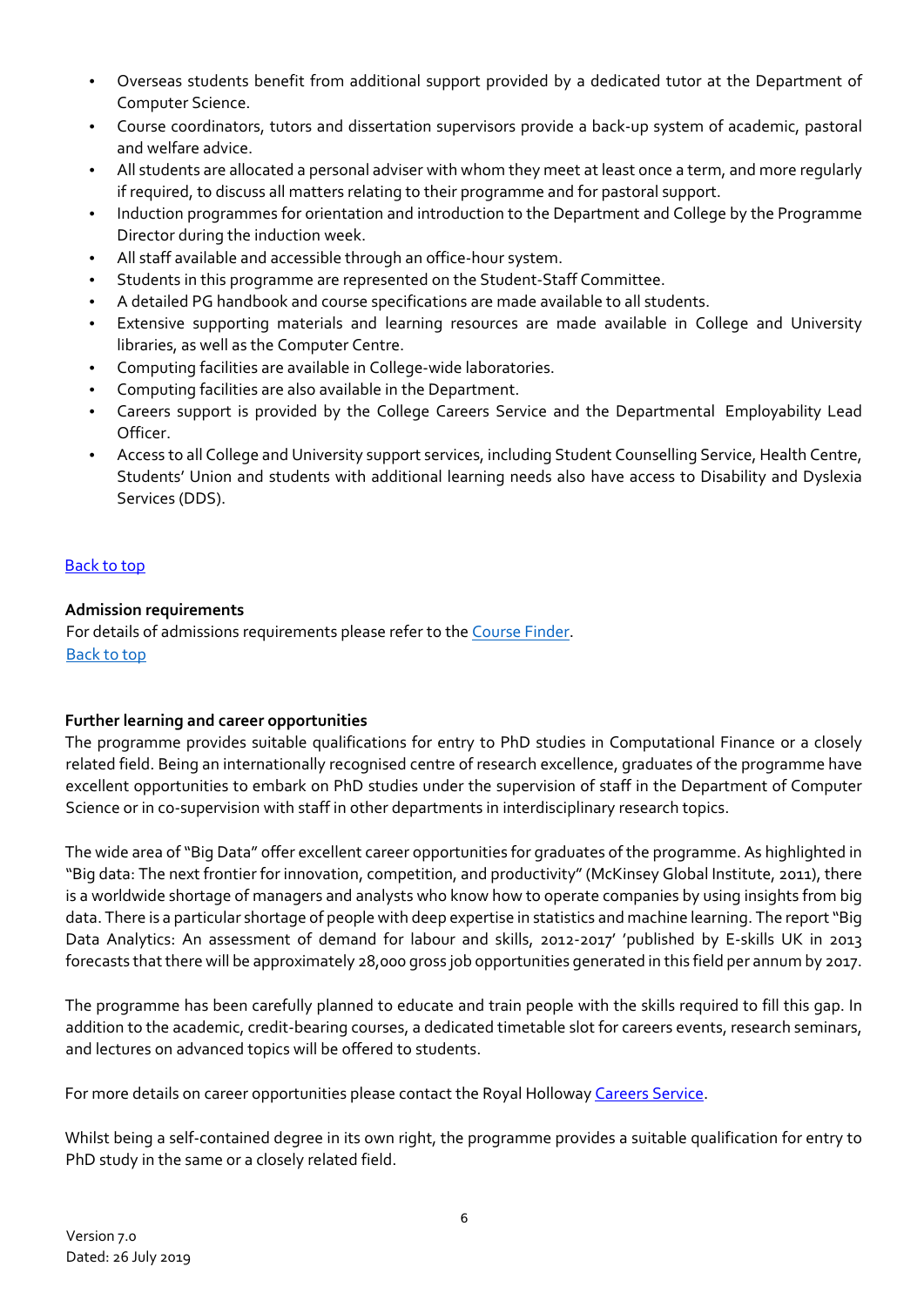### Back to top

### **Indicators of quality and standards**

Royal Holloway's position as one of the UK's leading research‐intensive institutions was confirmed by the results of the most recent Research Excellence Framework (REF 2014) conducted by the Higher Education Funding Council (HEFCE). The scoring system for the REF 2014 measures research quality in four categories, with the top score of 4\* indicating quality that is world‐leading and of the highest standards in terms of originality, significance and rigour and 3<sup>\*</sup> indicating research that is internationally excellent. 81% of the College's research profile was deemed to be within the 4\* or 3\* categories, an increase of over 20% since 2008. The results for the quality of our research outputs placed Royal Holloway 15th in the UK based on an overall Grade Point Average (GPA) score and 20th in the UK for  $4*$  and  $3*$  research.

The Department of Computer Science was ranked 11th in the UK for the quality of it's research output, with 32.2% classified as 4\* (world leading) and 54.5% as 3\* (internationally excellent). This is an outstanding performance that reflects the department's strong research culture and significant expansion in its research portfolio, which transmits to the inspiring teaching that delivered across the degree programmes. 40% of the Research Impact has also been classified as  $4*$  (world leading), which reflects the strong engagement the department has with companies and the influence that its research has in the economy and society.

The Department has a unique combination of expertise in machine learning and distributed computing necessary to handle big data. Computer Science is home to the Computer Learning Research Centre whose members work in several areas of theoretical machine learning, including kernel methods, prediction with expert advice, reinforcement learning, and prediction with confidence. The Centre is also involved in industrial applications of machine learning, including medicine and finance. A number of distinguished honorary and visiting members form a network of international connections. The group originated or made ground-breaking contributions to the development of state‐of‐the‐art machine learning techniques such as support vector machines, kernel ridge regression, exponential weights algorithms, conformal predictors, and Q‐learning.

The Department of Economics is among the top departments in the UK for Research Excellence. In REF 2014, the Department of Economics is ranked 7th in the UK for research of 4\* standard and 13th for 3\* and 4\* research. Back to top

### **List of programmes with details of awards, teaching arrangements and accreditation**

The programmes are taught entirely by staff at Royal Holloway, University of London, and the Masters leads to an award of the University of London. The Postgraduate Diploma and Certificate leads to an award of Royal Holloway and Bedford New College. The programmes are not subject to accreditation by a professional body. The Banner programme codes are given in parentheses

### **Master of Science Programme in Computational Finance**

MSc in Computational Finance (2624)

### **Master of Science Programme in Computational Finance with a Year in Industry**

MSc in Computational Finance with a Year in Industry (2627)

The following qualifications are exit awards and available only to students who fail to graduate, subject to passing required courses as detailed in Section 6. These qualifications are not normally available for direct admission.

# **Postgraduate Diploma in Computational Finance**

PG Diploma in Computational Finance (2630)